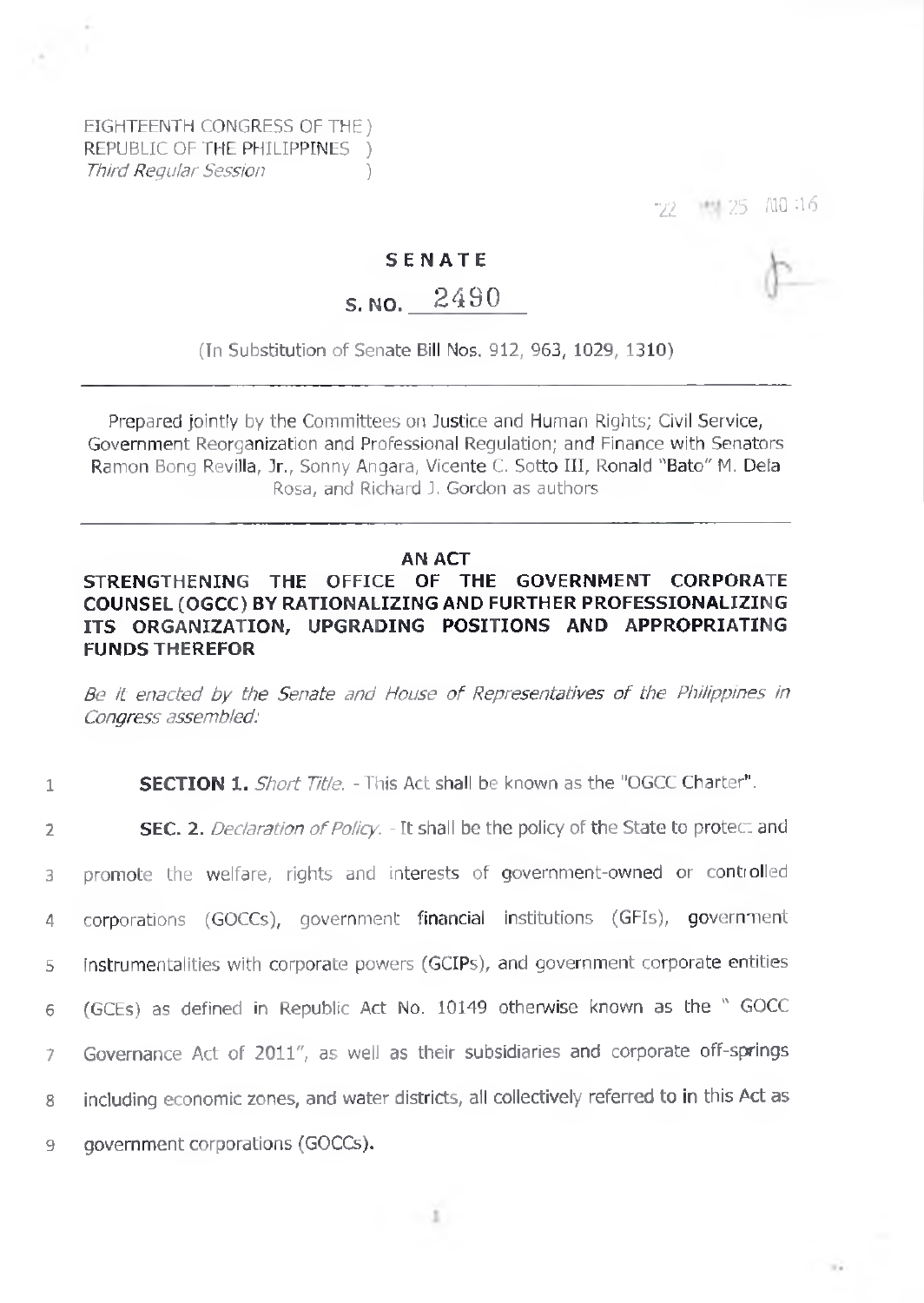Toward this end, the State shall require the improvement of legal services to efficiently address the expanding needs of these government corporations in accordance with its initiative towards an improved fiscal management and good corporate governance. It shall be the mandate of the OGCC to safeguard the legal interest of the government corporations."

 **SEC.** 3. *Power, Jurisdiction and Mandate. -* The Office of the Government Corporate Counsel (OGCC) shall be the statutory counsel and principal law office of all government corporations. All government corporations shall refer to the OGCC the following:

a. All important legal questions for opinion and advice;

 b. All contracts for review, provided that the GCC may from time to time determine which contract shall no longer be submitted to OGCC; and

 c. All cases for representation before regular courts, quasi-judicial bodies, administrative agencies and arbitral tribunals, provided that, the Government Corporate Counsel (GCC) may thereafter authorize the government corporation's legal department or retained counsel as collaborating counsel to handle cases, as the urgency or expediency of circumstances may warrant.

The OGCC shall:

 $\sim$ 

4.

 d. Exercise control and supervision over the legal departments of all government corporations and conduct periodic performance audit of the in- house lawyers or legal departments of government corporations and to 23 recommend appropriate actions to them;

 $\overline{2}$ 

Se o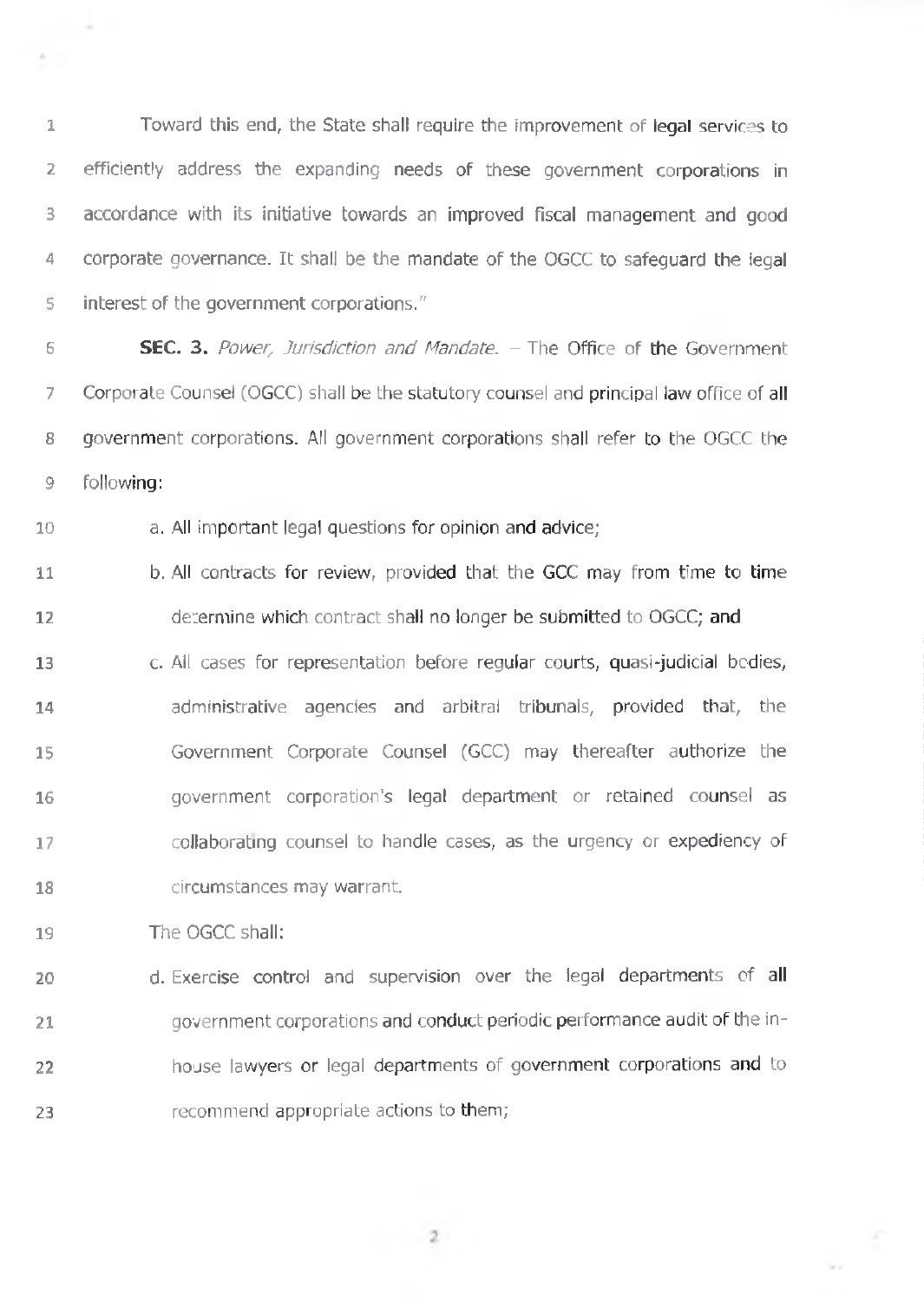**1 2 3** 4 5 6 7 **8 9 10 11 12 13 14 15 16 17 18 19 20 21 22 23** 24 e. Conciliate, mediate, act as hearing officers or adjudicate all disputes on controversies exclusively between government corporations; f. Investigate and, in appropriate cases, hear administrative disciplinary cases involving alt lawyers, officials and employees of government corporations upon the latter's request and recommend appropriate administrative or disciplinary sanctions; g. Conduct fact-finding and preliminary investigation in appropriately referred cases; h. Act as Corporate Secretary or any other officer of government corporations upon their request; i. Be assigned as members of technical working groups, bids and awards committee, task force and other committees in relation to government corporations' projects, upon the request of the government corporation concerned; j. Be detailed or assigned to government corporations upon their request provided, that the GCC approves the assignment or designation, including attendance in meetings requested by government corporations; k. Approve the engagement of private lawyers by the government corporations; and l. Perform such other functions necessary in the interest of the service. **SEC. 4.** *Expansion and Upgrading of Positions.* -(a) The Government Corporate Counsel (GCC) shall have the 'ank, salary, allowances, retirement and pension benefits, emoluments, prerogatives and privileges as the Presiding Justice of the Court of

- 71

 $\cdot$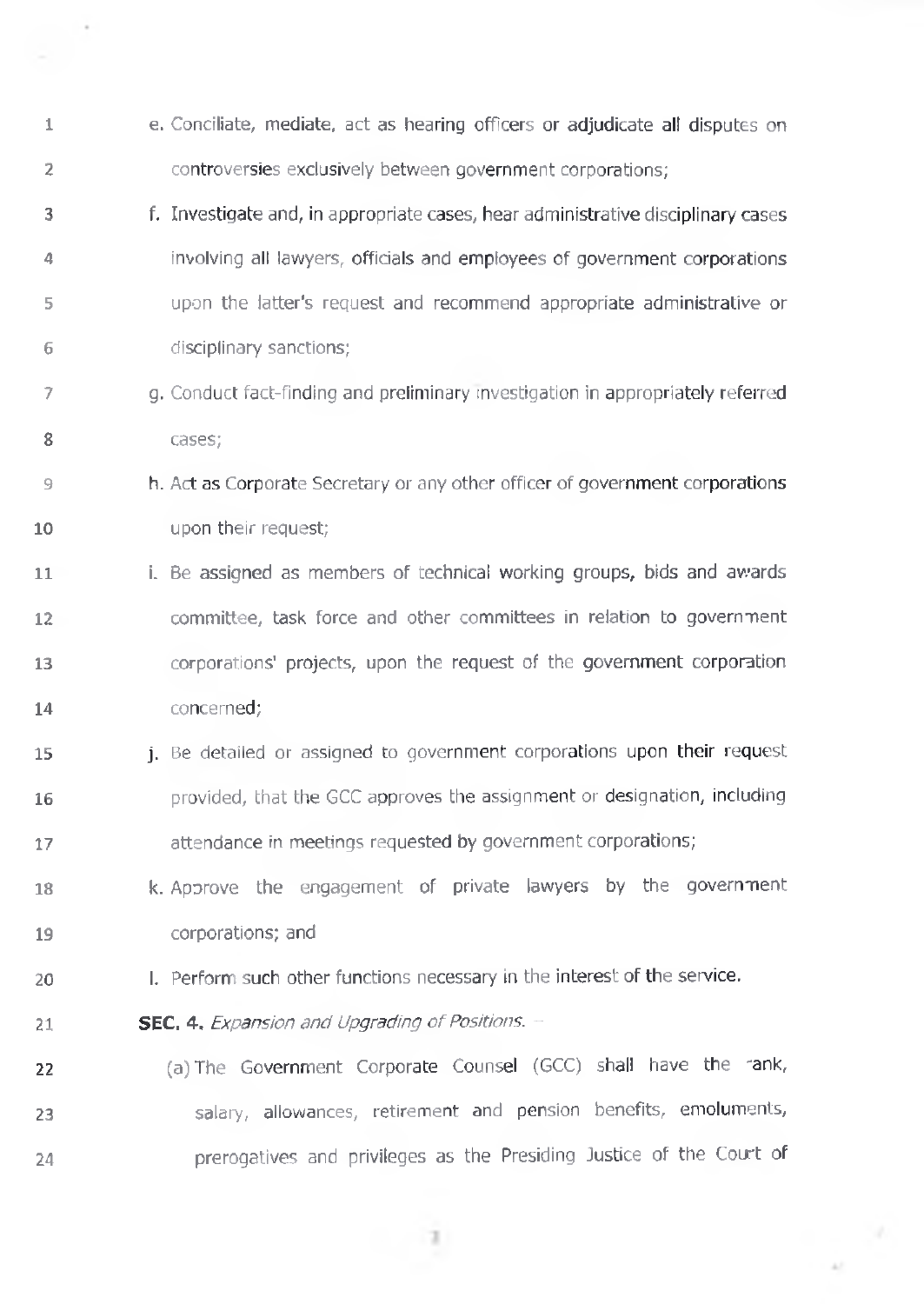Appeals. He/she shall be assisted by a Deputy Government Corporate Counsel (DGCC) and twelve (12) Assistant Government Corporate Counsels (AGCC) who shall have the rank, salary, allowances, retirement and pension benefits, emoluments, prerogatives and privileges of an Associate Justice of the Court of Appeals.

1

e i

2

3

4

5

No person shall be appointed GCC, DGCC or AGCC unless he/she is a natural-born citizen of the Philippines and, for at least fifteen (15) years, has been engaged in the practice of law in the Philippines.

- 6 7 8 (b) The number, rank, salary, allowances, retirement and pension benefits, emoluments, prerogatives and privileges of the other members of the legal staff shall be as follows:
- 9 10 11 12 13 14 15 1. The present ten (10) Government Corporate Attorney IV (GCA IV) shall be increased to fourteen (14) and they shall have the rank, salary, allowances, retirement and pension benefits, emoluments, prerogatives and privileges of a Regional Trial Court Judge. No person shall be appointed as GCA IV unless he/she is a natural-born otizen of the Philippines and, for at least ten (10) years, has been engaged in the practice of law in the Philippines;
- 16 17 18 19 20 2. The present fourteen (14) Government Corporate Attorney III (GCA III) shall be increased to nineteen  $(19)$  and they shall have the rank, salary, allowances, retirement and pension benefits, emoluments, prerogatives and privileges of a Metropolitan Trial Court Judge. No person shall be appointed GCA III unless he/she is <sup>a</sup> natural-born

 $-4$ 

 $\sim$  .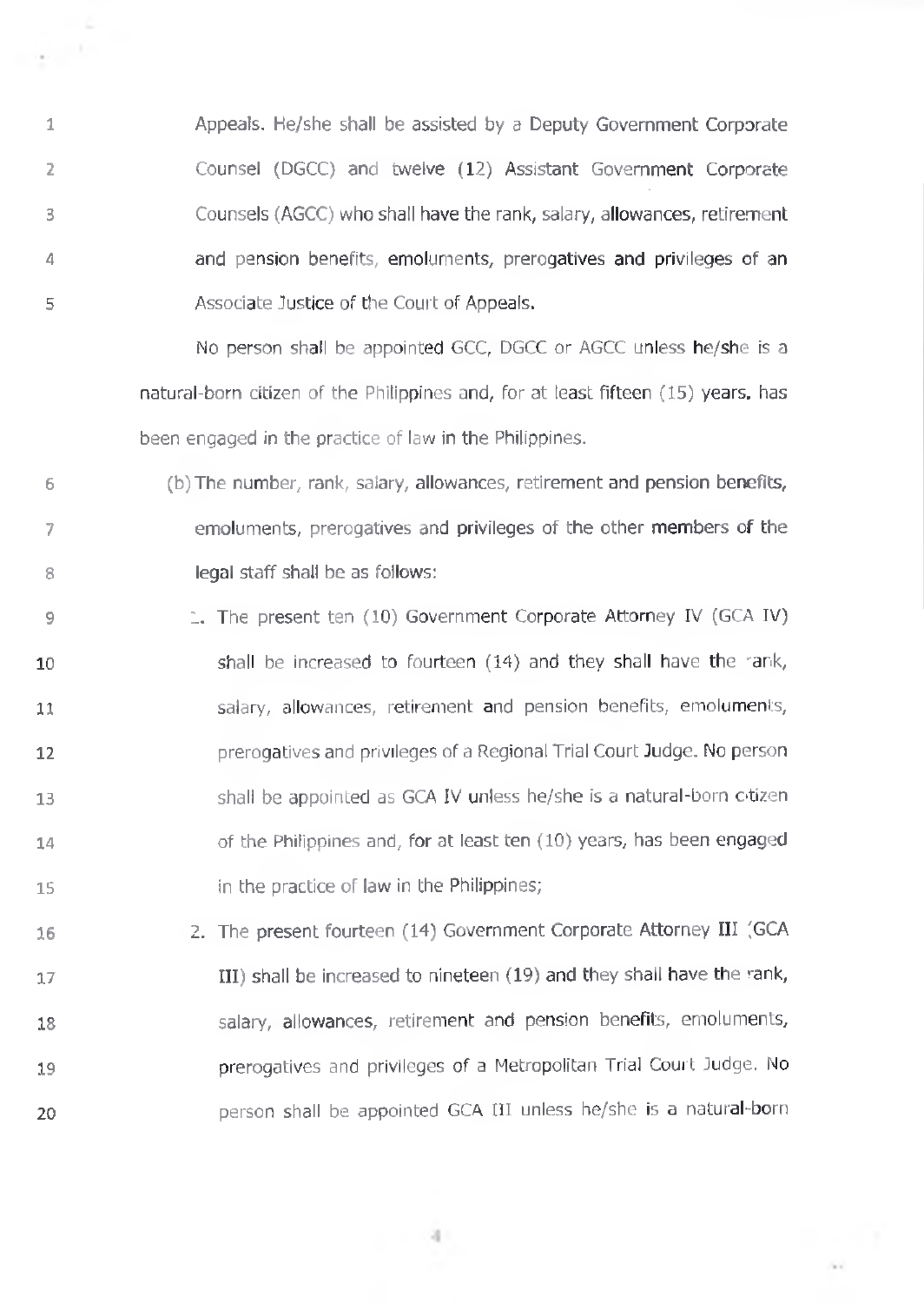citizen of the Philippines and, for at least five (5) years, has been engaged in the practice of law in the Philippines;

**3** 4 5 **6** 3. The present seventeen (17) Government Corporate Attorney II (GCA II) shall be increased to twenty (20) who shall be natural-born citzens of the Philippines and have been engaged in the practice of law in the Philippines for at least three (3) years;

**1**

 $\bar{a}$ 

**2**

**7 8 9 10** 4. The present four (4) Government Corporate Attorney I (GCA I) shall be increased to ten (10) who shall be natural-born citizens of the Philippines and have been engaged in the practice of law ir the Philippines for at least one (1) year.

**11** The GCC, DGCC and AGCCs shall be appointed by the President of the 12 Philippines. The other members of the legal and administrative personnel shall be 13 appointed by the GCC. Except for the GCC, the appointments of the DGCC and AGCCs 14 shall be permanent upon compliance with the prescribed qualification standards under 15 this law.

16 **SEC.** 5. *Organizational Structure. -* The OGCC shall be headed by the GCC, who 17 is the principal law officer and legal defender of all the government corporations. He 18 shall have the authority and responsibility for the exercise of the OGCC's mandate and 19 for the discharge of its duties and functions, and shall have supervision and control 20 over the OGCC and its constituent units. The GCC shall promulgate necessary ruies & 21 regulations for the implementation of the provisions of this law.

22 The GCC shall be assisted by the DGCC, AGCCs and such number of GCAs as 23 may be necessary to operate the OGCC.

 $5 -$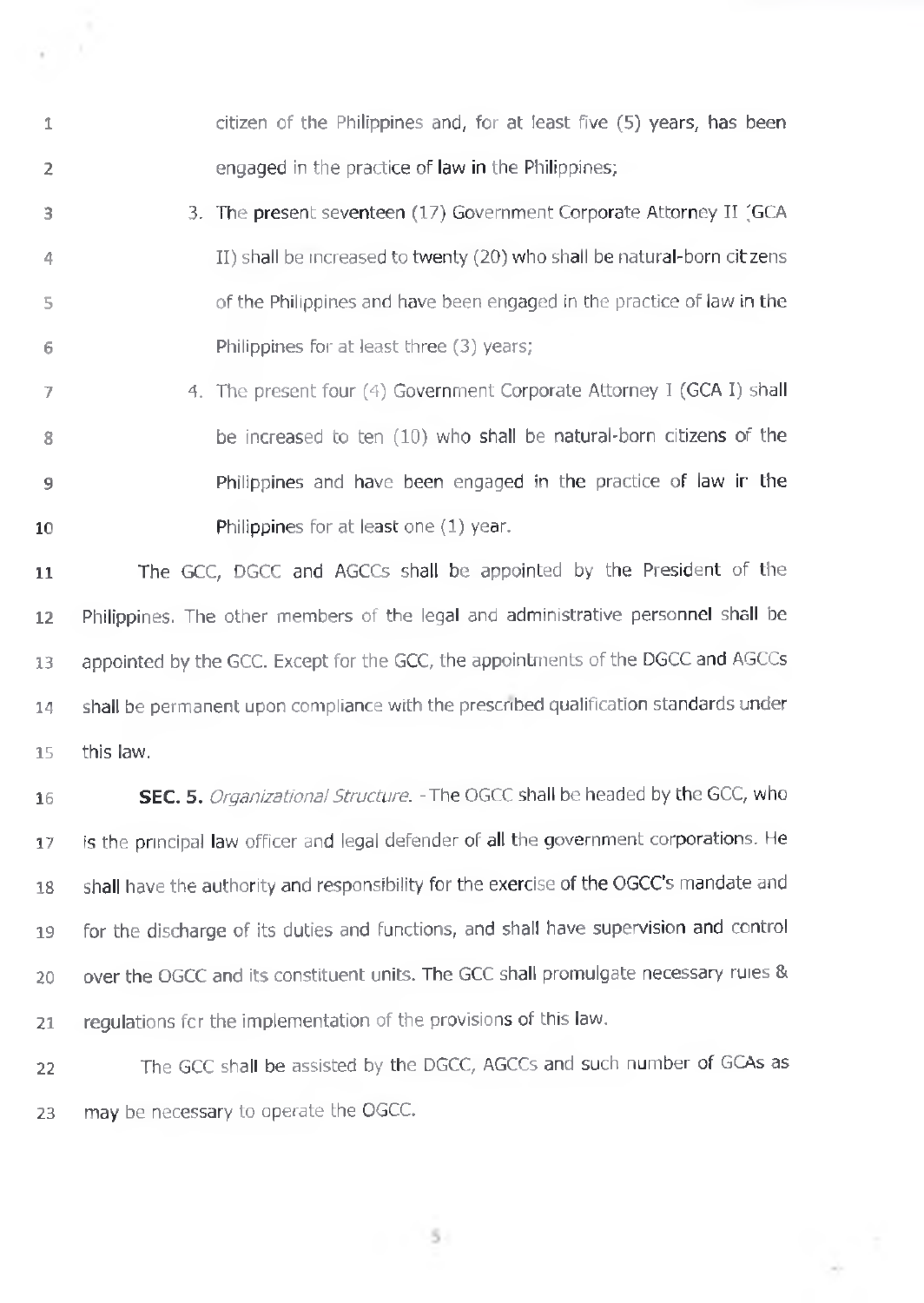**1 2** Unless otherwise determined by the GCC, the legal staff shall be divided into teams, each to be headed by an AGCC.

 $\lambda$ 

**3 4 5 6 7** The administrative structure of the OGCC shall be composed of the Secretarial and Legal Support Services, Finance and Accounting Services, Human Resource and Management Services, Case and Records Management Services, Library Management and Information Technology Services, Corporate Planning Services and Property and Supply Services.

**8 9 \* 10 11** The legal and non-legal personnel of the OGCC occupying the positions affected by the changes embodied in this Act at the time of its approval shall thereafter occupy and discharge the duties and functions of the upgraded positions and receive the corresponding salary, benefits and privileges without necessity of new appointments."

**12 13 SEC.** 6. *Compensation.* -The salary grades for the basic monthly compensation of the OGCC legal personnel shall be as follows:

| 14 | Position                               | <b>Salary Grade</b> |
|----|----------------------------------------|---------------------|
| 15 | Government Corporate Counsel           | 31                  |
| 16 | Deputy Government Corporate Counsel    | 30                  |
| 17 | Assistant Government Corporate Counsel | 30                  |
| 18 | Government Corporate Attorney IV       | 29                  |
| 19 | Government Corporate Attorney III      | 28                  |
| 20 | Government Corporate Attorney II       | 26                  |
| 21 | Government Corporate Attorney I        | 25                  |

**22 23** 24 The OGCC shall be supported by as much number of non-legal personnel as necessary, commensurate to their current workload, as recommended by the OGCC and as approved by the Department of Budget and Management.

 $-6$ 

**E**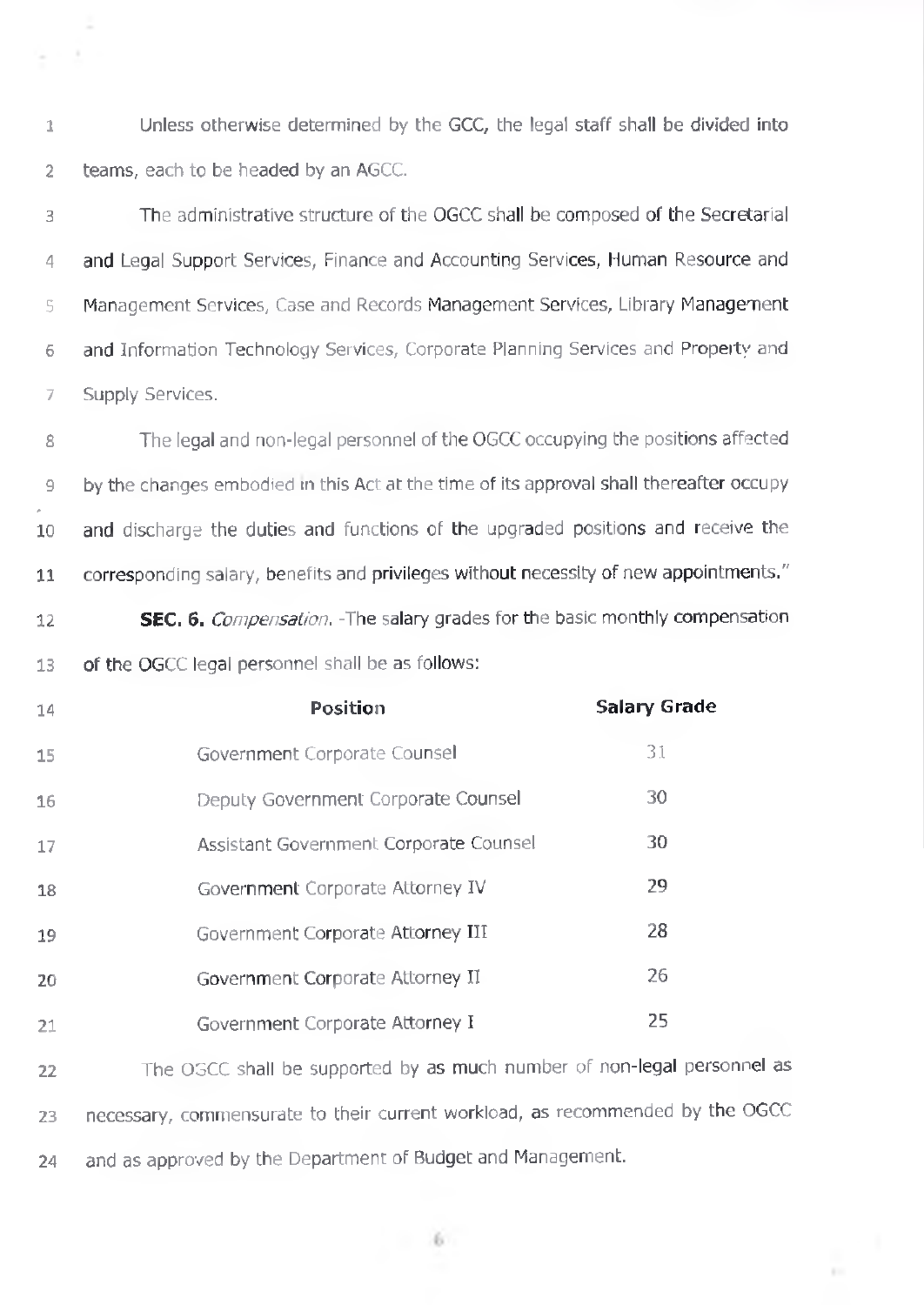**1 2** Non-legal personnel shall have the same salaries and benefits as that of their counterparts in the Office of the Solicitor General.

×

**3** 4 5 6 7 The salaries, benefits and privileges of the personnel of the OGCC granted under this Act shall automatically be increased to keep in step with any corresponding increase in salaries and privileges subsequently granted to their respective counterparts in the judiciary, the Office of the Solicitor General and the Court of Appeals."

**8 9 SEC.** 7. *Personnel Benefits and Privileges. -* Provisions of other laws to the contrary notwithstanding, and subject to availability of funds, the OGCC may provide 10 its employees the following benefits:

**11** i. Health care services through a health maintenance organization (HMO);

- **12 13** ii. Accident insurance for ail employees for approved travels while ir the performance of official duties;
- **14 15 16 17** iii. Provided the efficiency of the service is not prejudiced, scholarships for the deserving employees on official time to upgrade their knowledge and skills: *Provided,* That scholars under this provision shall be selected on the oasis of merit as determined by competitive examination;
- **18 19** iv. A Provident Fund which shall consist of, but not be limited to contributions made by the OGCC and by its employees; and
- **20 21 22** v. Reimbursement of registration fees and expenses for trainings and seminars, including Mandatory Continuing Legal Education (MCLE) and professional license fees.

**23 SEC.** 8. *Other Benefits. -* Provisions of other laws to the contrary 24 notwithstanding, the legal personnel of the OGCC are authorized and shall continue

- 7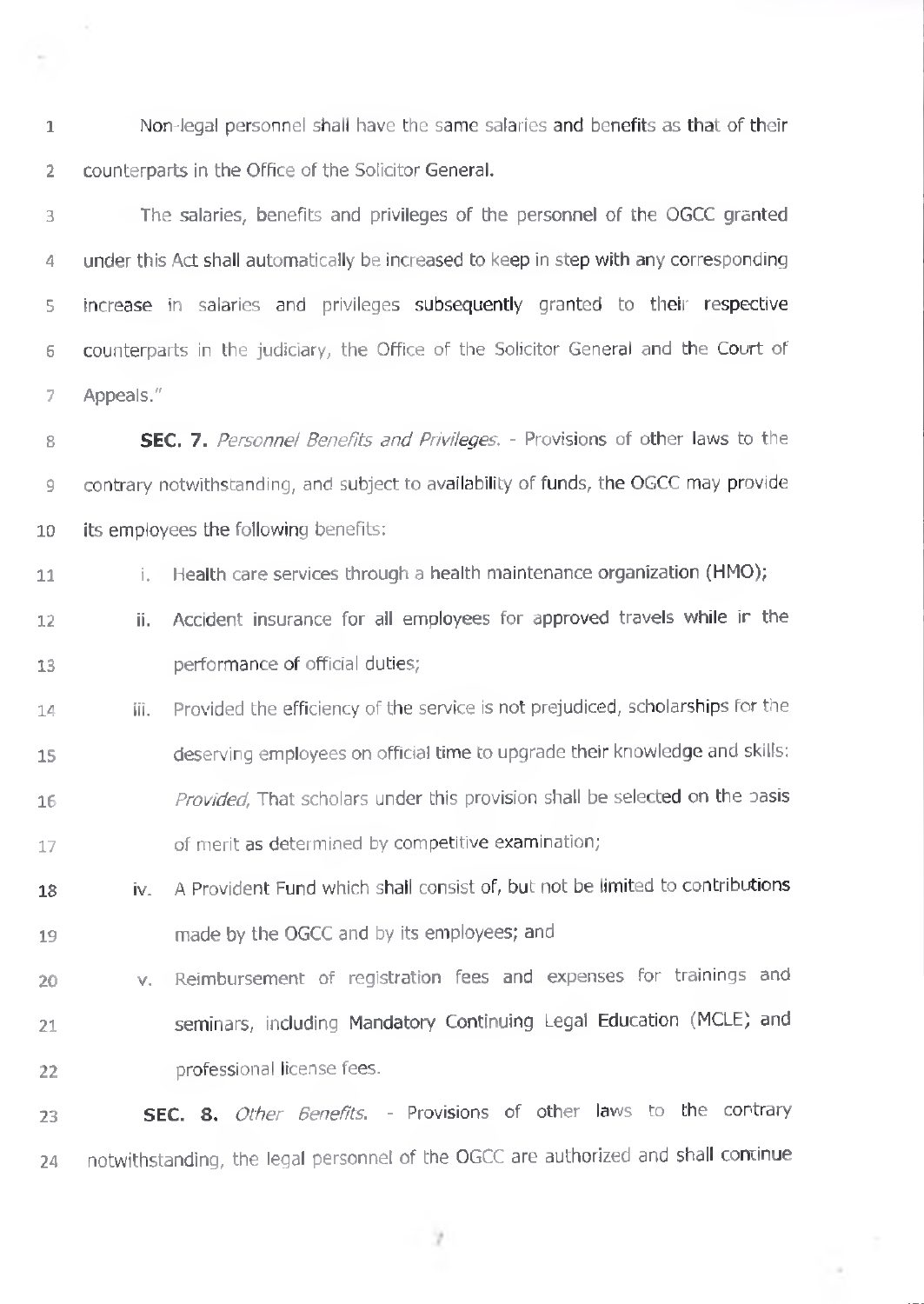to receive allowances and honoraria from government corporations which shail not exceed One Hundred Percent (100%) of their annual basic salary.

 SEC. 9. *Retirement Benefits -* Any law to the contrary notwithstanding, and consistent wi:h Section 4 of this Act granting them the same retirement benefits and privileges of their counterparts in the judiciary, the retirement benefits of the GCC, DGCC, AGCC, GCA IV and GCA III shall be automatically increased whenever there is an increase in the salaries and allowances of the same positions from which he or she retired.

**SEC. 10.** *Attorney's Fees and Special Assessment -* The OGCC is authorized to receive attorney's fees awarded by a court, tribunal, or panel, including awards/judgments, stipulated under court-approved compromise agreements. The OGCC is hereby authorized to use such awards and attorney's fees to meet contingencies, obligations and undertakings and/or for employee benefits and incentives, necessary or proper to promote efficiency in the service as determined by the GCC.

 The GCC is likewise authorized to make special assessments upon government 17 corporations and to disburse and use the same for such contingencies, obligations and undertakings, and to provide for employees' benefits and incentives allowed under the law.

 Attorney's fees and special assessments shall be deposited in an authorized government depository and shall be made available for expenditure without the need for a cash disbursement ceiling for purposes of meeting obligations and contingencies, 23 upgrading facilities and equipment, granting of employees' benefits and incentives and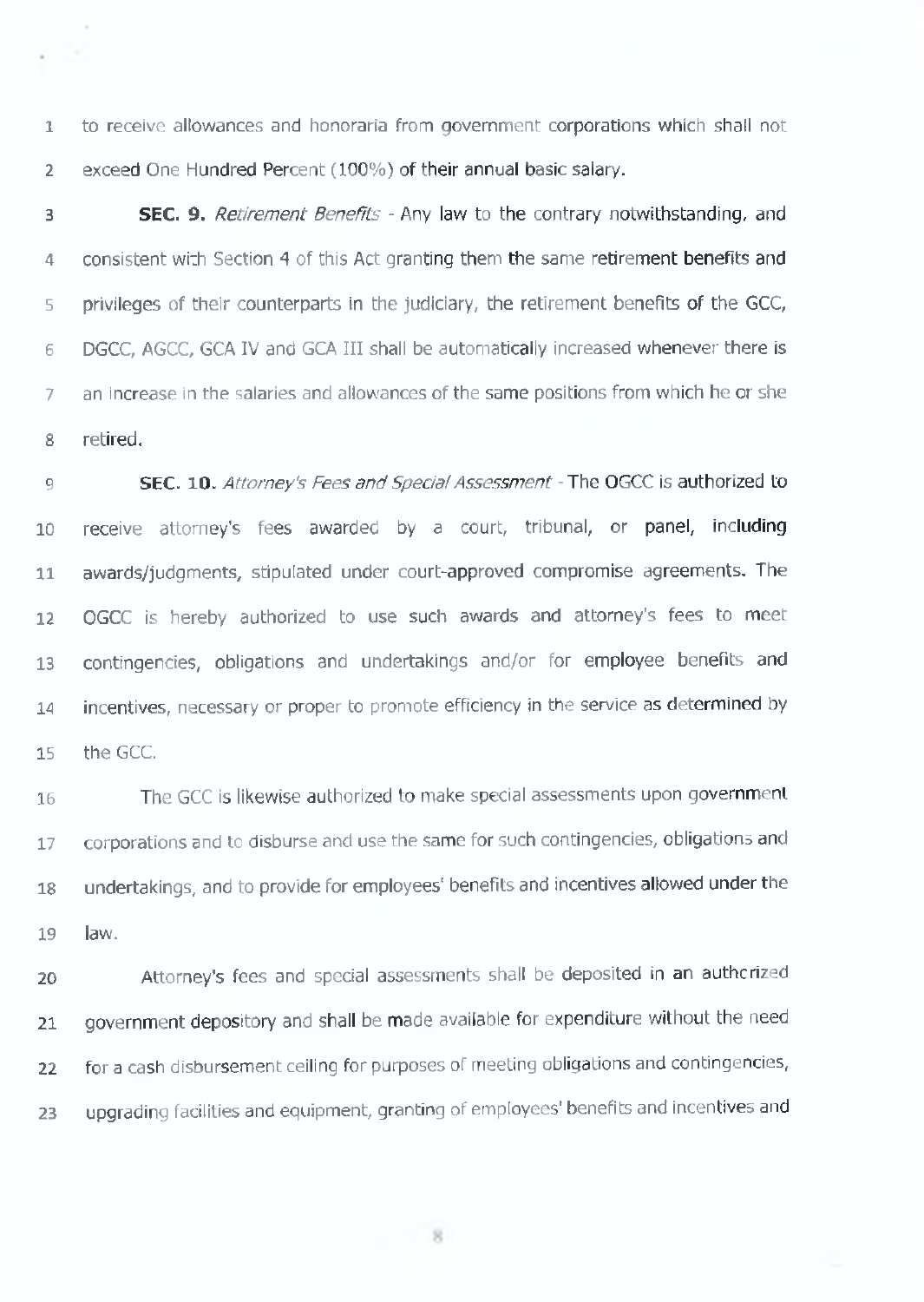defraying such other expenses not provided for in the General Appropriations Act 2 subject to accounting and auditing procedures.

 SEC. 11. *Franking Privilege. -* All official matters and telegrams of the OGCC addressed for delivery within the Philippines shall be received, transmitted and delivered free of charge: *Provided,* That such mail matters when addressed to private persons or nongovernment offices shall not exceed one hundred and twenty ;i20) grams.

**SEC. 12.** *Funding.* - The funds required for health care services, insurance premiums, professional, educational, registration fees, and contracted transportation benefits shall be taken from:

 (i) Five percent (5%) attorney's fees given by the courts to client government co'porations, including those under court-approved compromise agreements, actually assisted by the OGCC and not delegated to private lawyers: *Provided That,* in cases where both OGCC and private lawyers jointly worked on the resolution of a case/compromise agreement, the OGCC shall be entitled to as much attorney's fees on a quantum meruit basis not exceeding that attorney's fees actually awarded by the court;

- 18 (ii) Fifty percent (50%) special assessments collected from government co-porations; and
- (iii) All other income, fees and revenues earned and collected by the OGCC.

 The amounts collected pursuant to this section shall constitute a trust fund in the name of the OGCC to be managed and used by the government corporate counsel 23 to carry out the provisions of this act.

 $-9$